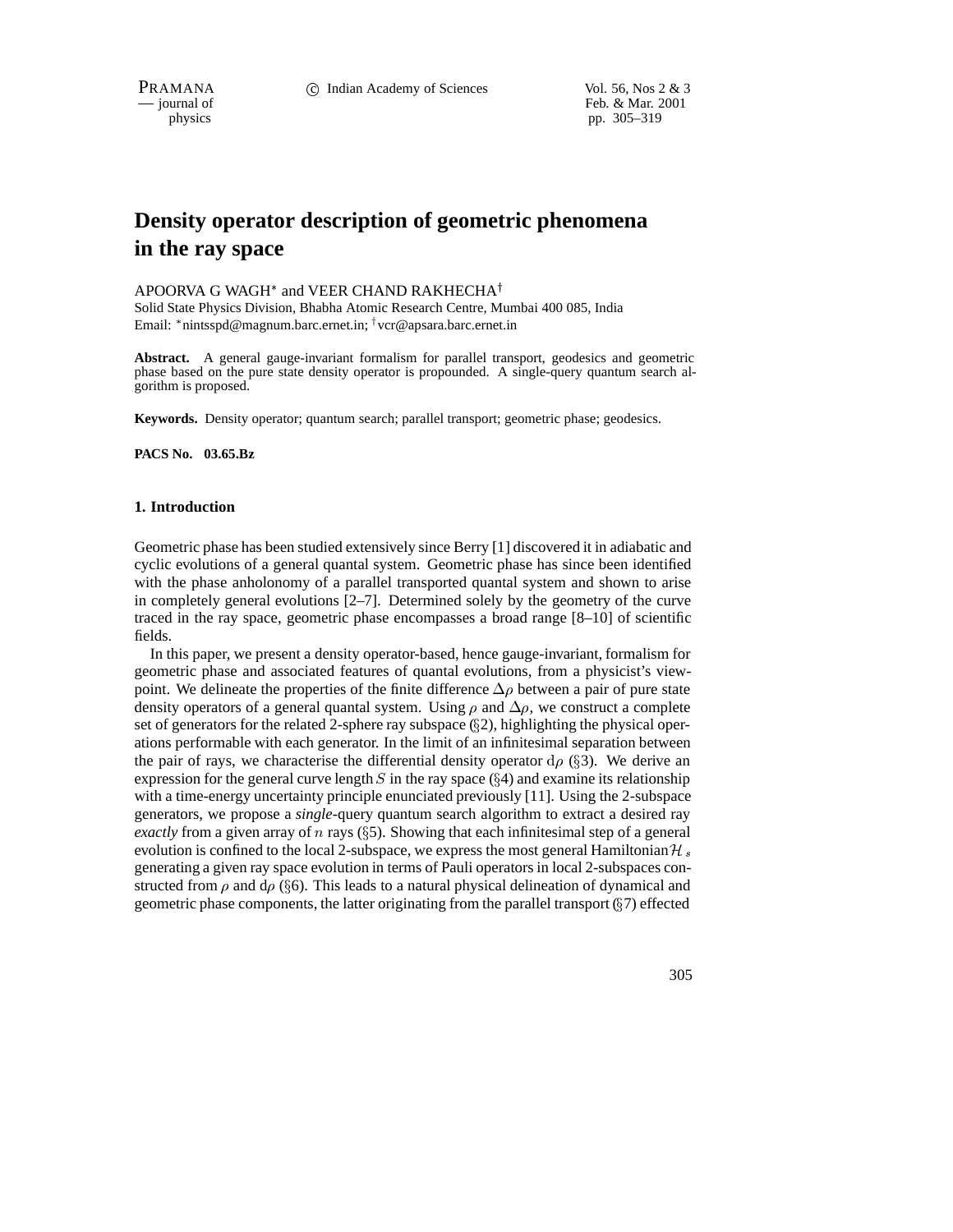by the commutator between  $\rho$  and d $\rho$ , in  $\mathcal{H}_s$ . In §8, we obtain a density operator equation for geodesics. Section 9 expresses the general geometric phase as the integral of the projected solid angles in 2-subspaces, evaluated with an appropriately selected reference ray.

## **2. The difference density operator**

A general wavefunction  $\Psi$  in the Hilbert space is shown of its norm and phase information, by multiplying it with a nonzero complex number, to be represented in the ray space by a normalized ray  $\psi$ . An *n*-state wavefunction therefore has a  $\mathcal{CP}^{n-1}$  complex, i.e.  $(2n -$ 2) dimensional real, ray space. The pure state density operator  $\rho = \Psi \Psi^{\dagger} / \Psi^{\dagger} \Psi = \psi \psi^{\dagger}$  is thus a ray space quantity with the properties :  $\rho^{\dagger} = \rho$ ,  $\rho^2 = \rho$  and Tr $\rho = 1$ . Furthermore, the density operator is gauge invariant, unlike the ray. Curves, surfaces and evolutions in the ray space can therefore be described in terms of the density operator in a gaugeindependent manner.

For two distinct density operators  $\rho_1 = \rho$  and  $\rho_2 = \rho + \Delta \rho$ , say, in the ray space, the difference operator  $\Delta \rho$  is Hermitian and traceless. Using the equalities  $(\rho + \Delta \rho)^2 = \rho + \Delta \rho$ and  $\rho^2 = \rho$ , we obtain

$$
\Delta \rho = \rho \Delta \rho + (\Delta \rho) \rho + (\Delta \rho)^2 \,. \tag{1}
$$

On post- and pre-multiplying eq. (1) with  $\rho$ , we get

$$
(\Delta \rho)^2 \rho = \rho (\Delta \rho)^2 = -\rho (\Delta \rho) \rho = \rho (\Delta \rho)^2 \rho = \rho \text{Tr} \rho (\Delta \rho)^2 = \rho (\Delta l)^2.
$$
 (2)

Here  $\Delta l = \Delta S/2$  denotes the semi-distance between the two rays, defined by the relation

$$
(\Delta l)^2 = 1 - |\psi_1^\dagger \psi_2|^2 = 1 - \text{Tr}\rho(\rho + \Delta \rho) = -\text{Tr}\rho \Delta \rho = \text{Tr}\rho(\Delta \rho)^2. \tag{3}
$$
  
Equation (2) shows that the operator  $(\Delta \rho)^2$  commutes with  $\rho$ . Similarly,

$$
(\Delta \rho)^2 (\rho + \Delta \rho) = (\rho + \Delta \rho)(\Delta \rho)^2 = (\rho + \Delta \rho)(\Delta l)^2, \qquad (4)
$$

i.e.  $({\Delta \rho})^2$  also commutes with  $\rho + {\Delta \rho}$ . It therefore commutes with every density operator representing an arbitrary linear combination of  $\psi_1$  and  $\psi_2$ , i.e. belonging to the ray subspace shared by  $\rho_1$  and  $\rho_2$ . This implies that

$$
\left(\frac{\Delta \rho}{\Delta l}\right)^2 = \mathcal{I} \,,\tag{5}
$$

 $\mathcal I$  being the 2-dimensional projector, the unity operator for this 2-subspace (Tr $\mathcal I = 2$ ) and a null operator for all rays orthogonal to this subspace. Pre- or post-multiplying eq. (1) with  $\Delta \rho$ , dividing by  $(\Delta l)^2$  and using eq. (5), we obtain

$$
\left(\frac{\Delta\rho}{\Delta l}\right)^2 = \rho + \frac{\Delta\rho}{\Delta l}\rho\frac{\Delta\rho}{\Delta l} + \Delta\rho = \rho + \overline{\rho} = \mathcal{I} \,. \tag{6}
$$

Thus the density operator  $\bar{\rho} = (\Delta \rho/\Delta l)\rho(\Delta \rho/\Delta l) + \Delta \rho$  corresponds to the ray  $\bar{\psi}_1$  orthogonal to  $\psi_1$  and co-habiting the 2-subspace (cf. eq. (10)).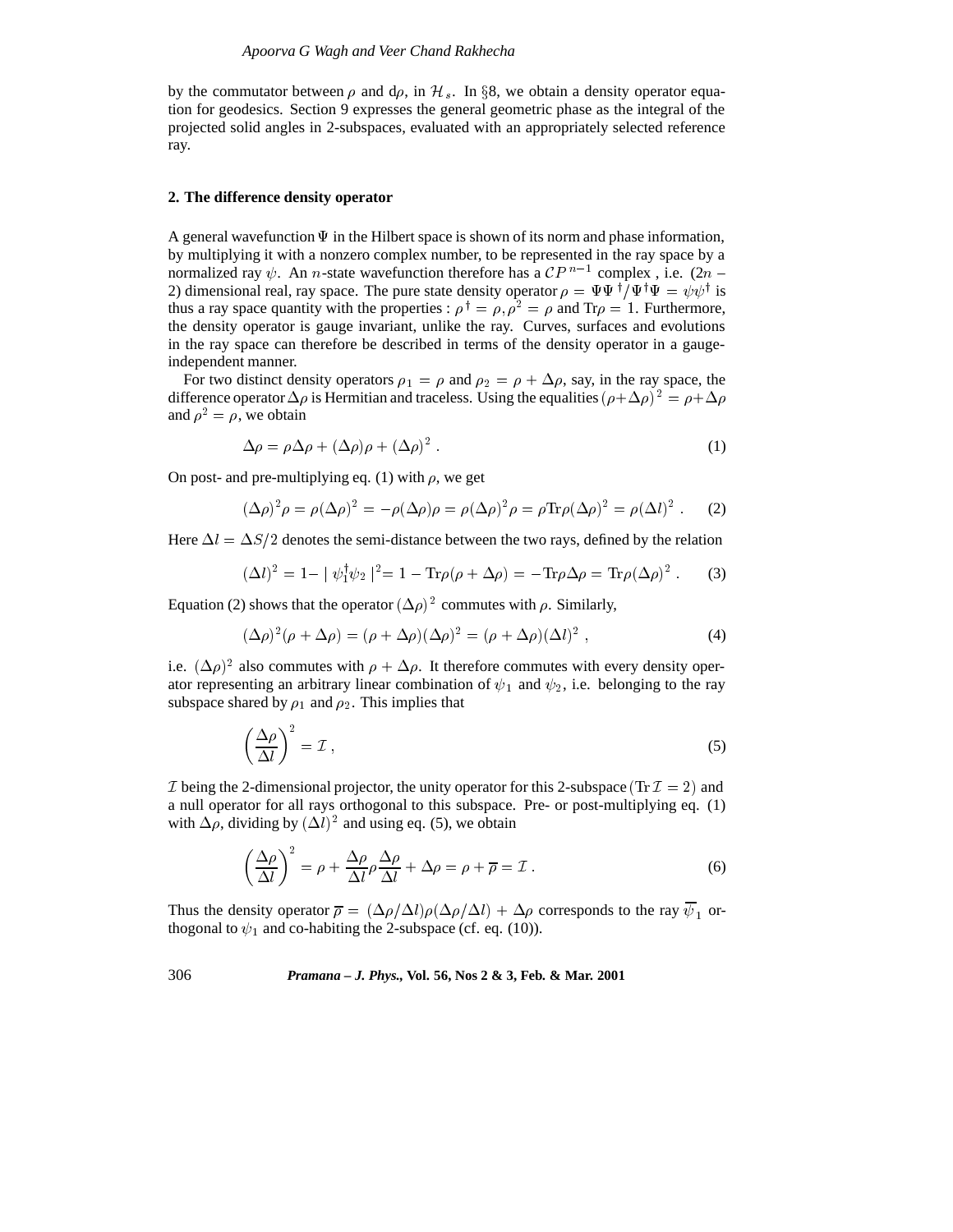## *Description of geometric phenomena*

Any density operator belonging to this 2-subspace may be expressed as  $\rho_a = (\mathcal{I} + \sigma \cdot \mathcal{I})$  $s_a/2$ . The corresponding ray  $\psi_a$  then gets represented by the direction  $s_a = Tr \rho_a \sigma$  on the  $\mathcal{C}P<sup>1</sup>$  complex, i.e. 2-sphere real, ray subspace. Here  $\sigma$  is the vector of the Pauli spin operators in this 2-subspace and a null operator for rays orthogonal to the subspace. Hence the finite difference ratio

$$
\frac{\Delta \rho}{\Delta l} = \boldsymbol{\sigma} \cdot \frac{\Delta \mathbf{s}}{\Delta S} = \sigma_{\text{dif}} \,, \tag{7}
$$

becomes the component of  $\sigma$  along the direction of the difference  $\Delta s = s_2 - s_1$  between the respective directions in the 2-subspace associated with the rays  $\psi_2$  and  $\psi_1$ . Since  $\sigma_{\text{dif}}^2 = \mathcal{I}$ , the unitary operation

$$
\exp(-i\sigma_{\text{dif}}\alpha/2) = 1 - \mathcal{I} + \mathcal{I}\cos\frac{\alpha}{2} - i\frac{\Delta\rho}{\Delta l}\sin\frac{\alpha}{2},\tag{8}
$$
  
effects a rotation  $\alpha$  about the direction  $\Delta s/\Delta S$  in this 2-subspace and leaves the remaining

 $n-2$  substates of the wavefunction, orthogonal to this subspace, unaltered. Here 1 is the full unity operator (Tr1 =  $n$ ).

The vector  $\Delta s$  bisects the directions s<sub>1</sub> and  $-s_2$ . A  $\pi$  rotation about  $\Delta s$  therefore takes s<sub>1</sub> to  $-s_2$ . Hence the operation (8) with  $\alpha = \pi$  brings the ray  $\psi_1$  to the ray  $\overline{\psi}_2$  orthogonal to  $\psi_2$  in the 2-subspace and represented by the density operator  $\overline{\rho}_2$ , i.e.

$$
-i\frac{\Delta\rho}{\Delta l}\psi_1 = \overline{\psi}_2 \Rightarrow \overline{\rho}_2 = \overline{\rho + \Delta\rho} = \frac{\Delta\rho}{\Delta l}\rho\frac{\Delta\rho}{\Delta l} = \mathcal{I} - \rho_2.
$$
 (9)  
The same  $\pi$  rotation operation takes the unit vector  $\mathbf{s}_2$  to  $-\mathbf{s}_1$  and hence the ray  $\psi_2$  to the

ray  $\psi_1$  corresponding to the density operator  $\overline{\rho}$  orthogonal to  $\rho$  in the 2-subspace. Thus

$$
\overline{\rho}_1 = \overline{\rho} = \frac{\Delta \rho}{\Delta l} (\rho + \Delta \rho) \frac{\Delta \rho}{\Delta l} = \frac{\Delta \rho}{\Delta l} \rho \frac{\Delta \rho}{\Delta l} + \Delta \rho = \mathcal{I} - \rho.
$$
 (10)  
orthogonal pair  $\rho_1$ ,  $\rho_2$  we can define a generator

For a non-orthogonal pair  $\rho_1$ ,  $\rho_2$ , we can define a generator

$$
\sigma_{\text{sum}} = \frac{\rho_1 - \overline{\rho}_2}{\sqrt{\text{Tr}\rho_1 \rho_2}} = \frac{\rho - \frac{\Delta \rho}{\Delta l} \rho \frac{\Delta \rho}{\Delta l}}{\sqrt{1 - (\Delta l)^2}} = \sigma \cdot \frac{s_1 + s_2}{|s_1 + s_2|},
$$
\n(11)

viz. the component of  $\sigma$  along the vector sum of s<sub>1</sub> and s<sub>2</sub>. The generator (11) operated on by  $\sigma_{\text{dif}}$  (7) leads to the generator

$$
\sigma_{\perp} = i\sigma_{\text{dif}}\sigma_{\text{sum}} = \frac{i[\rho_2, \rho_1]}{\sqrt{(1 - \text{Tr}\rho_1 \rho_2)\text{Tr}\rho_1 \rho_2}} = \frac{i[\frac{\Delta \rho}{\Delta l}, \rho]}{\sqrt{1 - (\Delta l)^2}} = \sigma \cdot \frac{\mathbf{s}_1 \times \mathbf{s}_2}{|\mathbf{s}_1 \times \mathbf{s}_2|}.
$$
\n(12)

Thus  $\sigma_{\text{sum}}$ ,  $\sigma_{\text{dif}}$  and  $\sigma_{\perp}$  form a trinity of  $\sigma$  components along the triad of orthogonal unit vectors parallel to  $s_1 + s_2$ ,  $s_2 - s_1$  and  $s_1 \times s_2$ , satisfying the familiar Pauli commutation and anticommutation relations. For the 2-subspace defined by  $\rho_1$  and  $\rho_2$  therefore,  $\sigma_{\text{sum}}$ ,  $\sigma_{\text{dif}}$ ,  $\sigma_{\perp}$  and  $\mathcal I$  constitute a complete set of generators. The ray 2-subspace is thus a unit 2sphere of 'spin' directions s<sub>a</sub> and the distance  $2\Delta l$  between rays  $\psi_1$  and  $\psi_2$  is the length of the chord joining the tips of unit vectors  $s_1$  and  $s_2$  on this 2-sphere. During the discussion of geodesics (§8), we will return to the generator  $\sigma_{\perp}$ .

*Pramana – J. Phys.,* **Vol. 56, Nos 2 & 3, Feb. & Mar. 2001** 307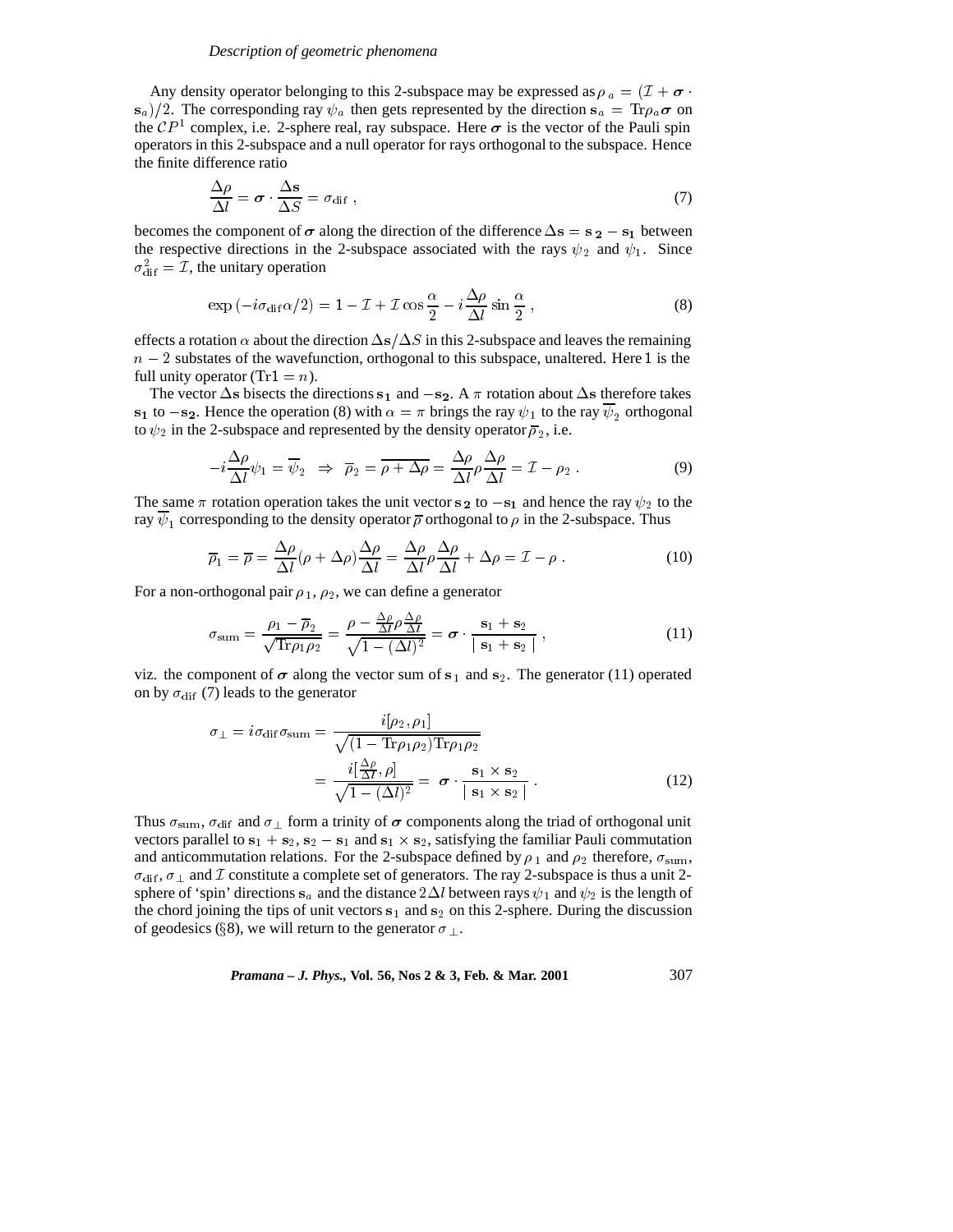## **3. Density operator and its differential**

Applying the limit  $\Delta l \rightarrow 0$  to eqs (1), (2), (3) and (5), we arrive at the following relations for the Hermitian and traceless differential  $d\rho$ :

$$
d\rho = \rho d\rho + (d\rho)\rho \,,\tag{13}
$$

$$
\rho(\mathrm{d}\rho)\rho = 0, \quad \mathrm{Tr}\rho \mathrm{d}\rho = 0 \tag{14}
$$

and

$$
\left(\frac{\mathrm{d}\rho}{\mathrm{d}l}\right)^2 = \mathcal{I} = \rho + \frac{\mathrm{d}\rho}{\mathrm{d}l} \rho \frac{\mathrm{d}\rho}{\mathrm{d}l} \,. \tag{15}
$$

Equation (14) implies that  $d\rho\psi$  is orthogonal to  $\psi$ . Up to the irrelevant factor  $-i$  in eq. (9), the unitary operation  $d\rho/dl$  takes the ray  $\psi$  to its orthogonal ray  $\overline{\psi}$  in the 2-subspace, i.e.

$$
\frac{\mathrm{d}\rho}{\mathrm{d}l}\psi = \overline{\psi}\,,\tag{16}
$$

corresponding to the density operator

$$
\overline{\rho} = \overline{\psi}\overline{\psi}^{\dagger} = \frac{d\rho}{dl}\rho\frac{d\rho}{dl},\qquad(17)
$$

orthogonal to  $\rho$  (cf. eq. (15)). One more operation  $d\rho/dl$  brings the ray back to  $\psi$ , due to the identity (15). Each successive operation  $d\rho/dl$  hence flips the ray between  $\psi$  and its orthogonal ray  $\overline{\psi}$ .

Any general differential variation  $d\rho$  in  $\rho$  therefore takes place in the 2-subspace of the orthogonal density operators  $\rho$  and  $(d\rho/dl)\rho(d\rho/dl)$ . As  $\Delta l$  approaches zero, the generator (11)

$$
\sigma_{\text{sum}} \to \sigma_s = \rho - \frac{d\rho}{dl} \rho \frac{d\rho}{dl} = 2\rho - \mathcal{I},
$$
\n
$$
\text{becomes the component of } \sigma \text{ along the 'spin' direction s} = \text{Tr}\rho\sigma \text{ of the equivalent spin-}
$$

1/2 particle for the 2-subspace. In the limit  $\Delta l \rightarrow 0$ , the generators (7) and (12) likewise tend to

$$
\sigma_{\text{dif}} \rightarrow \frac{\text{d}\sigma_s}{\text{d}S} = \boldsymbol{\sigma} \cdot \frac{\text{ds}}{\text{d}S} = \frac{\text{d}\rho}{\text{d}l} \tag{19}
$$

and

$$
\sigma_{\perp} \to \sigma \cdot s \times \frac{ds}{dS} = i \left[ \frac{d\rho}{dl}, \rho \right] , \qquad (20)
$$

respectively. For the local 2-subspace of the orthogonal density operators  $\rho$  and  $(d\rho/dl)\rho(d\rho/dl)$ , the three generators (18), (19), (20) form the components of  $\sigma$  along the orthogonal directions s,  $ds/dS$  and s  $\times ds/dS$ .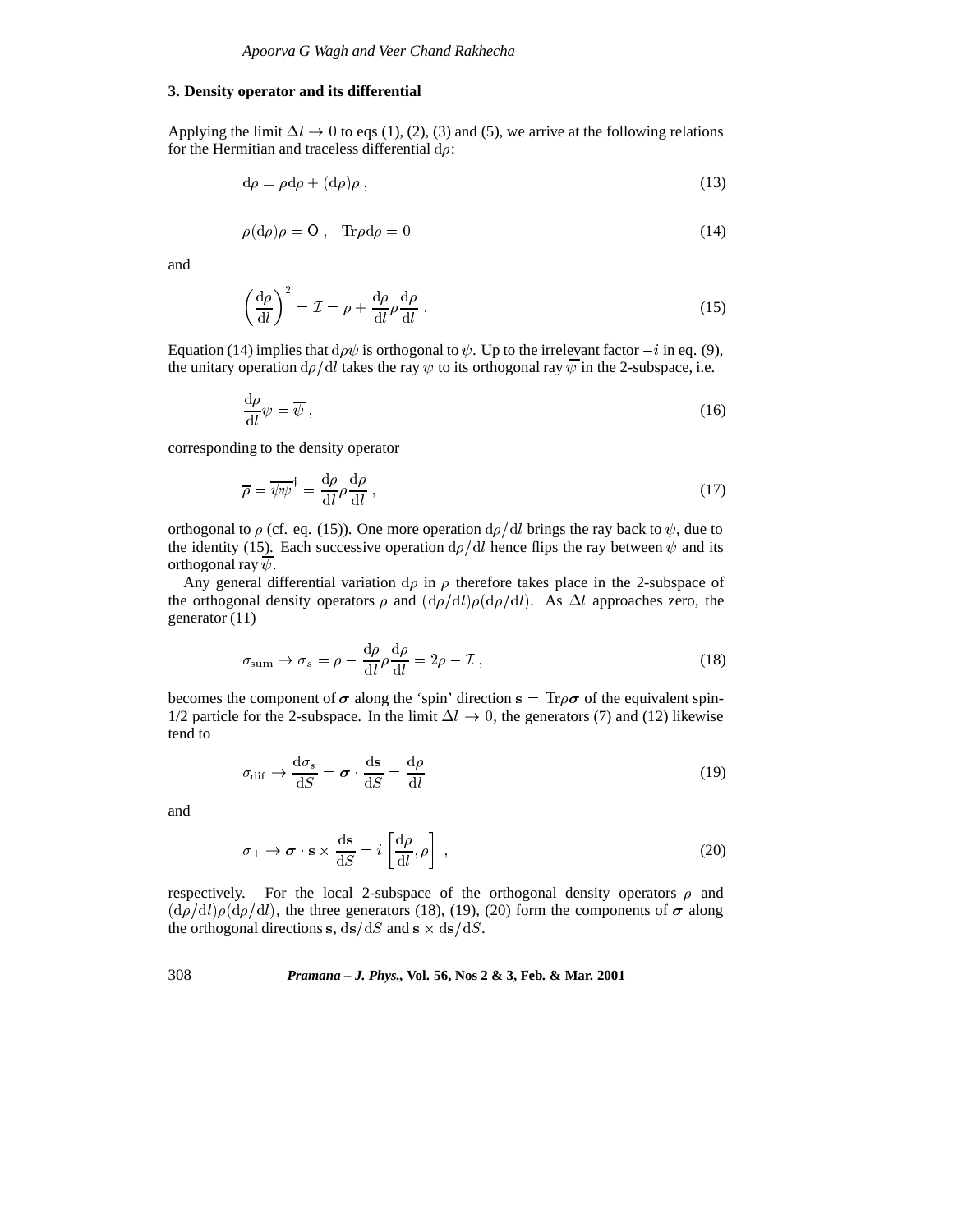# **4. Curve length and energy uncertainty**

Adjacent rays represented by density operators  $\rho$  and  $\rho + d\rho$  are separated by the infinitesimal length segment (cf. (3))

$$
dS = 2dl = 2\sqrt{\text{Tr}\rho(d\rho)^2} \,. \tag{21}
$$

Hence the length of any curve  $C$  traversed in the ray space is given by

$$
S = 2 \int_{\mathcal{C}} \sqrt{\text{Tr}\rho(\text{d}\rho)^2} \,. \tag{22}
$$

Since

$$
\mathrm{Tr}\rho(\mathrm{d}\rho)^{2} = \psi^{\dagger}(\mathrm{d}\rho)^{2}\psi = \psi^{\dagger}(\mathrm{d}\rho)(\mathrm{d}\rho)\psi = [(\mathrm{d}\rho)\psi]^{\dagger}[(\mathrm{d}\rho)\psi] = ||(\mathrm{d}\rho)\psi||^{2}
$$
\n(23)

and

$$
(\mathrm{d}\rho)\psi = \overline{\rho}\mathrm{d}\psi = (\mathcal{I} - \rho)\mathrm{d}\psi = \mathrm{d}\psi - \psi(\psi^{\dagger}\mathrm{d}\psi) , \qquad (24)
$$
at

it follows that

$$
\mathrm{d}S = 2||(\mathrm{d}\rho)\psi||\,,\tag{25}
$$

i.e. the elementary curve length  $dS$  identifies with twice the norm of the resolved part of  $d\psi$  orthogonal to  $\psi$ . The semi-curve length dl may be expressed as

$$
(\mathrm{d}l)^2 = (\mathrm{d}\psi^\perp)^\dagger \mathrm{d}\psi^\perp \,,\tag{26}
$$

where

$$
\mathrm{d}\psi^{\perp} = \mathrm{d}\psi - (\psi^{\dagger}\mathrm{d}\psi)\psi\,,\tag{27}
$$

symbolises the part of  $d\psi$  orthogonal to  $\psi$ . Comparing eqs (24) and (27), we note that

$$
\mathrm{d}\psi^{\perp} = (\mathrm{d}\rho)\psi\,,\tag{28}
$$

thus establishing the equivalence between the expressions (26) and (21) for the elementary curve length. The result  $(21)$  however expresses the gauge-invariant length element  $dS$ directly in terms of the gauge-invariant operators  $\rho$  and  $d\rho$ .

So far we have taken the quantum kinematic approach, characterising the ray space purely in terms of a gauge-independent ray space quantity, viz. the density operator. We have taken recourse neither to a Hamiltonian driving a quantal system nor indeed to any equation governing the evolution of the system. Anandan and Aharonov [11] derived the curve length in the projective Hilbert (i.e. ray) space for a quantal system from its Schrödinger evolution in a Hermitian Hamiltonian  $H$ . The corresponding density operator variation

$$
i\hbar \left(\frac{\mathrm{d}\rho}{\mathrm{d}t}\right) = [\mathcal{H}, \rho] \,, \tag{29}
$$

*Pramana – J. Phys.,* **Vol. 56, Nos 2 & 3, Feb. & Mar. 2001** 309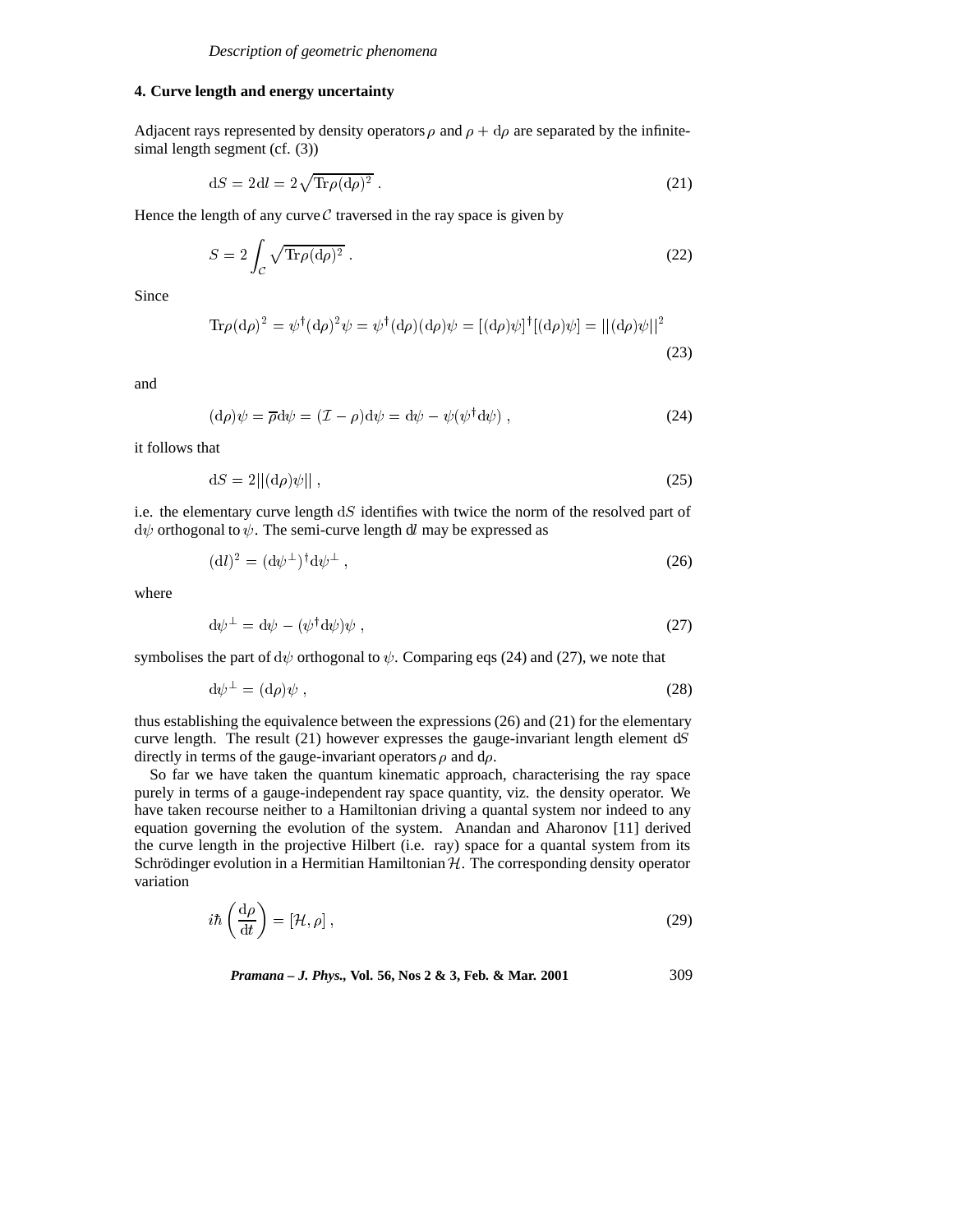operated on the wavefunction  $\Psi$  yields

$$
i\hbar \left(\frac{\mathrm{d}\rho}{\mathrm{d}t}\right)\Psi = (\mathcal{H}\rho - \rho\mathcal{H})\Psi = \mathcal{H}\Psi - \langle \mathcal{H} \rangle\Psi = (\mathcal{H} - \langle \mathcal{H} \rangle \sigma_s)\Psi. \tag{30}
$$

Hence the change  $(d\rho)\Psi$ , orthogonal to  $\Psi$ , is produced in  $\Psi$  by the parallel transport Hamiltonian  $\mathcal{H} - \langle \mathcal{H} \rangle \sigma_s$ , viz. that part of the Hamiltonian H which effects a change in the *ray*  $\psi$  (cf.  $\S 7$  and eqs (43) and (49)). The Hermitian conjugate of eq. (30), viz.

$$
-i\hbar\Psi^{\dagger}\left(\frac{\mathrm{d}\rho}{\mathrm{d}t}\right) = \Psi^{\dagger}(\mathcal{H} - \langle \mathcal{H} \rangle \sigma_s) , \qquad (31)
$$

operated on eq. (30) yields

$$
\hbar^2 \Psi^{\dagger} \left(\frac{\mathrm{d}\rho}{\mathrm{d}t}\right)^2 \Psi = \Psi^{\dagger} (\mathcal{H} - \langle \mathcal{H} \rangle \sigma_s)^2 \Psi , \qquad (32)
$$

i.e.

$$
\hbar^2 \text{Tr} \rho \left(\frac{\text{d}\rho}{\text{d}t}\right)^2 = \langle \mathcal{H}^2 \rangle - \langle \mathcal{H} \rangle^2 = (\Delta E)^2.
$$
 (33)

Here  $\Delta E$  signifies the energy uncertainty. The elementary curve length (21) therefore becomes

$$
dS = \frac{2\Delta E dt}{\hbar} \tag{34}
$$

and the finite curve length

$$
S = \frac{2}{\hbar} \int_0^{\Delta t} \Delta E dt = \frac{2}{\hbar} \langle \Delta E \rangle \Delta t , \qquad (35)
$$

 $\langle \Delta E \rangle = \int_0^{\Delta t} \Delta E dt / \Delta t$  denoting the time-averaged uncertainty in energy during the time interval  $\Delta t$ . For the curve length between two orthogonal rays which must at least equal  $\pi$ , viz. the geodesic (cf. §8) length, Anandan and Aharonov arrived at the relation [11]

$$
\langle \Delta E \rangle \Delta t \ge \frac{h}{4} \tag{36}
$$

and termed it a new and more stringent time-energy uncertainty principle. It is true that smaller the averaged uncertainty in energy, the longer a ray takes to traverse a given curve length  $S$  (eq. (35)). An eigenstate for instance has a null uncertainty in energy and the ray therefore remains stationary ( $S = 0$ ). However  $\Delta t$  here is the time taken to traverse a curve between a pair of orthogonal rays and does not quite represent the time uncertainty in the spirit of Heisenberg's principle. It would be more appropriate therefore to regard eq. (36) as just a restatement of the geometric fact that no curve joining a pair of orthogonal rays can ever be shorter than  $\pi$  in length.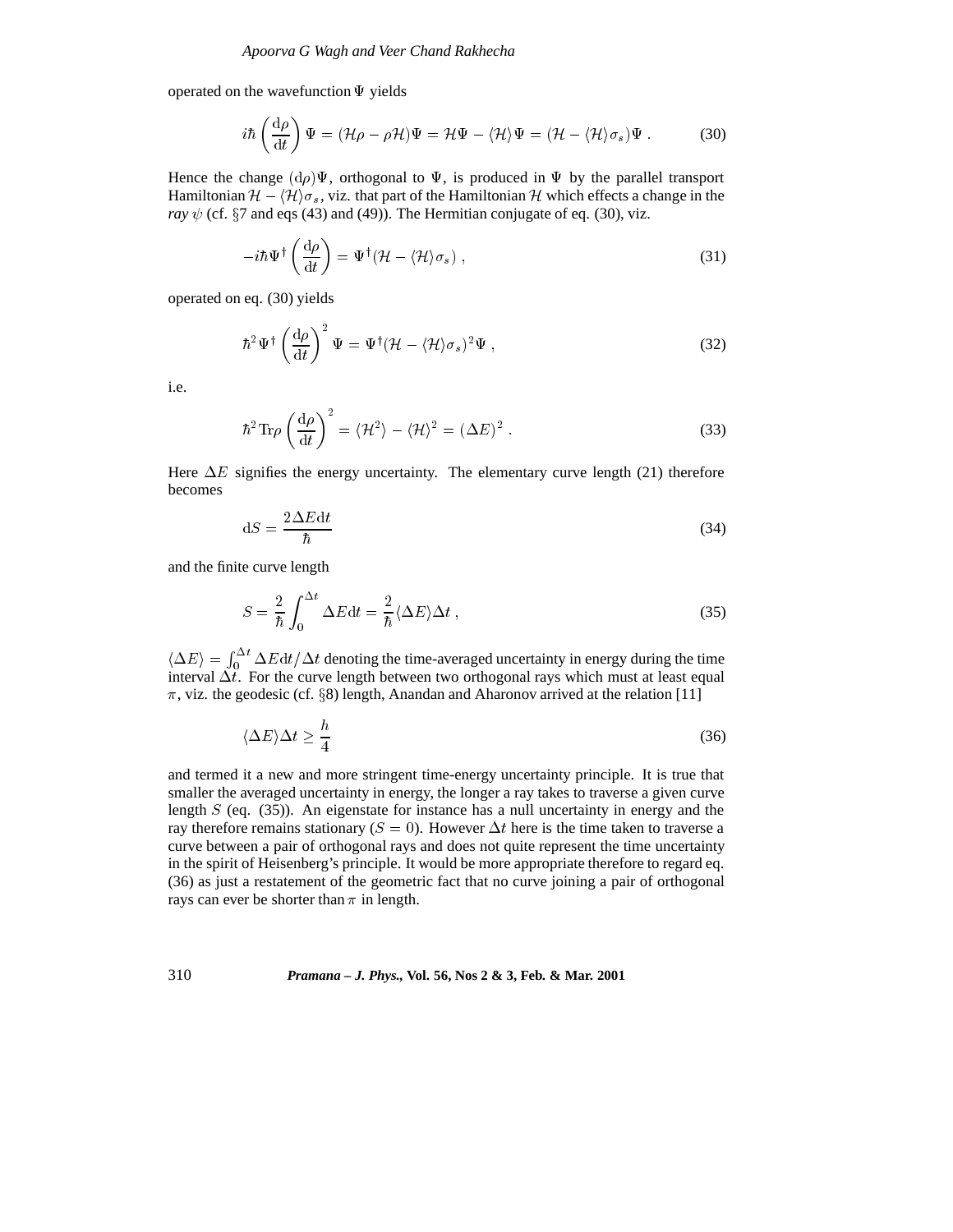# **5. Quantum search algorithm**

In a classical computer, a search for a desired number from an array of  $n$  numbers involves, on an average,  $(n + 1)/2$  comparisons or 'queries'. On the other hand, the quantum computer search for a desired ray  $\psi_d$  from a given array of n rays stored in the form of a normalized *n*-state ray  $\psi_g$ , is implemented [12] with an algorithm making successive identical 'queries', <sup>Q</sup> in number, to reach as close as possible to the desired ray. Each query comprises the unitary operation  $(2\rho_g - 1)(1 - 2\rho_d)$ . As seen in §2, these operations are confined to the 2-subspace of  $\psi_g$  and  $\psi_d$ . In this 2-subspace, let the two rays be represented by 'spin' directions  $s<sub>q</sub>$  and  $s<sub>d</sub>$  respectively enclosing an angle  $(\pi - \delta)$ , with an inner product  $\psi_a^{\dagger} \psi_a = \sqrt{\text{Tr} \rho_a \rho_a} = \sin (\delta/2) = 1/\sqrt{n}$ . Applied to any ray in this 2-subspace, each of the quantum queries performs the operation (cf. eq. (18))

$$
(2\rho_g - 1)(1 - 2\rho_d)\mathcal{I} = -\sigma_g \sigma_d = \mathcal{I}\cos\delta - i\sigma_\perp\sin\delta\,,\tag{37}
$$

i.e. successive  $\pi$  rotations  $-i\sigma_d$  and  $-i\sigma_g$  about  $s_d$  and  $s_g$  respectively, yield a net rotation 2 $\delta$  about the direction of the vector s<sub>q</sub>  $\times$  s<sub>d</sub> in this 2-subspace. The net rotation 2 $Q\delta$  along the geodesic (cf. §8) between  $\psi_g$  and  $\psi_d$ , achieved in Q queries should equal the desired rotation  $\pi - \delta$  to within  $\pm \delta/2$ , i.e. Q should be the integer closest to  $(\pi/\delta - 1)/2 =$  $\left[\pi/2 \arcsin\left(1/\sqrt{n}\right) - 1\right]/2$ . For large arrays therefore, Q equals the integer closest to  $(\pi\sqrt{n}-2)/4$ . In contrast to the linear rise with n of the number of classical queries, this rise with  $\sqrt{n}$  of Q renders the quantum search a far more efficient and economic process.

We now explore the possibility of effecting the quantum search with a *single* query. For any two directions s<sub>1</sub> and s<sub>2</sub> in the s<sub>q</sub>  $-$  s<sub>d</sub> plane and enclosing an angle  $(\pi + \delta)/2$ , the operation

$$
-\sigma_1 \sigma_2 = \mathcal{I} \cos \frac{\pi - \delta}{2} - i \sigma_\perp \sin \frac{\pi - \delta}{2} , \qquad (38)
$$

would produce the required rotation  $(\pi - \delta)$  about s  $\perp$  to take  $\psi_g$  to the desired ray  $\psi_d$ . In the special case  $s_2 = s_g$ , the direction  $s_1$  is given by  $-s_b$ , where

$$
\mathbf{s}_b = \frac{\mathbf{s}_g + \mathbf{s}_d}{2\sin\left(\delta/2\right)} = \frac{\sqrt{n}(\mathbf{s}_g + \mathbf{s}_d)}{2} \,,\tag{39}
$$

denotes the bisector of  $s_d$  and  $s_g$ . The corresponding component of the Pauli operator is expressible as  $\sigma_{\text{sum}}$  (cf. eq. (11)) for  $\sigma_d$  and  $\sigma_g$ , viz.

$$
\sigma_b = \frac{\sqrt{n}(\sigma_g + \sigma_d)}{2} = \frac{\sqrt{n}(2\rho_g - \mathcal{I} + 2\rho_d - \mathcal{I})}{2} = \sqrt{n}(\rho_g + \rho_d - \mathcal{I})
$$
 (40)

Since the operation  $\sigma_g$  leaves the given ray  $\psi_g$  unaltered, the required query  $-\sigma_{-b}\sigma_g$  can be replaced with just

$$
-\sigma_{-b} = \sigma_b = 2\rho_b - \mathcal{I} \rightarrow 2\rho_b - 1 \,, \tag{41}
$$

 $-\sigma_{-b} = \sigma_b = 2\rho_b - \mathcal{I} \rightarrow 2\rho_b - 1$ , (41)<br>viz. a  $\pi$  rotation about the bisector s<sub>b</sub>. This quantum search therefore extracts the desired ray *exactly* in a *single* query. The proposed query (38), (41), when realized, will constitute a powerful search algorithm.

*Pramana – J. Phys.,* **Vol. 56, Nos 2 & 3, Feb. & Mar. 2001** 311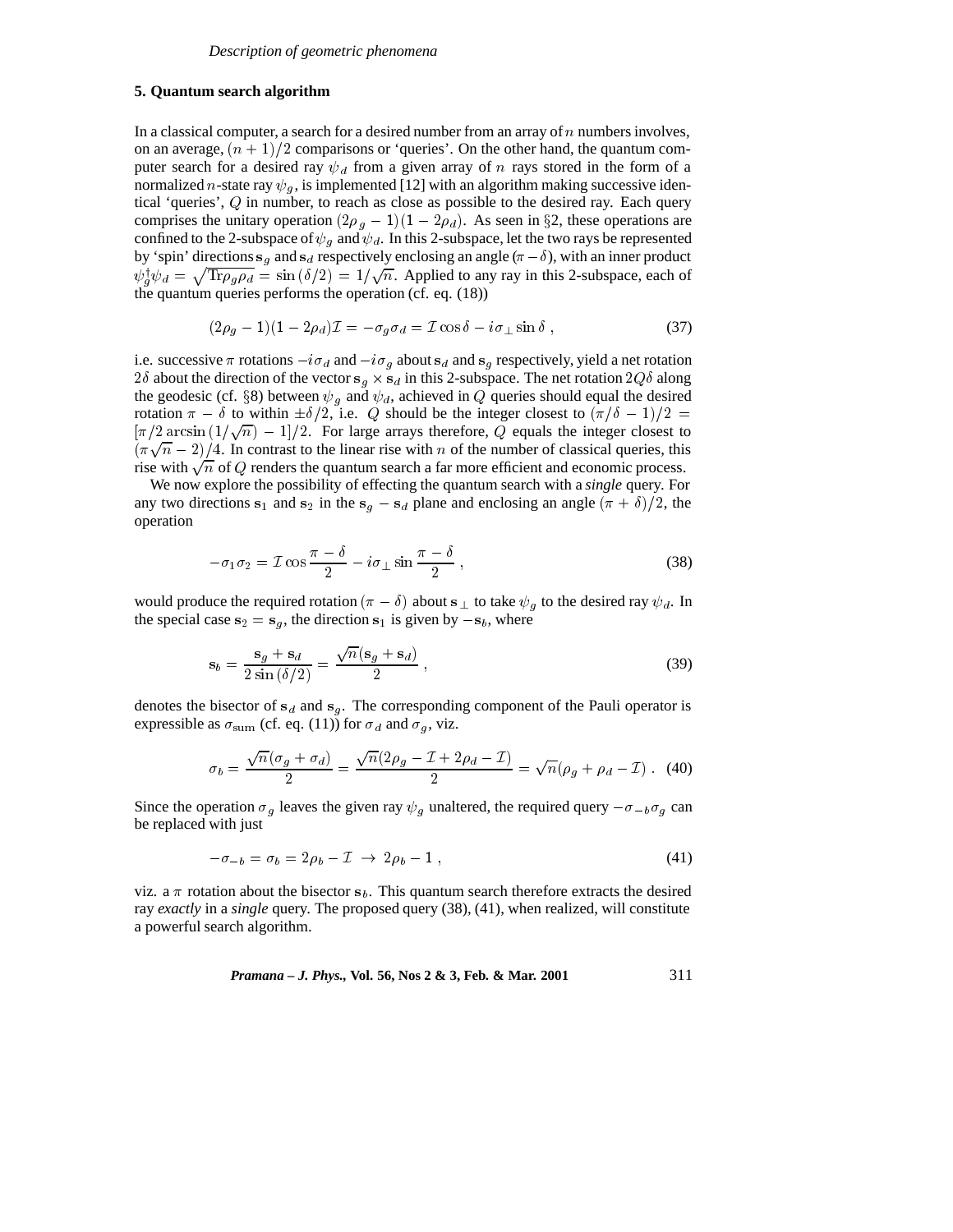# **6. Ray space evolution**

We will now extend results derived previously  $[13–19]$  for a 2-state system, epitomised by a spin-1/2 particle, to a general quantal system undergoing an arbitrary evolution  $\rho(t)$  in the ray space. With each density operator  $\rho$ , we may associate a 'full' Pauli-like operator  $\Sigma \cdot S = 2\rho - 1$  and a corresponding 'full spin' S, defined over the entire  $(2n - 2)$ dimensional real ray space, having a one-to-one correspondence with  $\rho$ . As shown in §3, each infinitesimal step  $d\rho(t)$  in the evolution is confined to the 2-subspace of the two orthogonal density operators  $\rho(t)$  and  $\dot{\rho}\rho\dot{\rho}/l^2$  and their sum  $\mathcal{I}(t)$ , the overdots signifying differentiation w.r.t. time t. During this infinitesimal evolution, the projection  $\sigma_s = \mathcal{I}(t)\Sigma$  $\mathcal{SI}(t) = 2\rho - \mathcal{I}(t)$  of this operator in the instantaneous 2-subspace (cf. eq. (18)) alone<br>becomes operational. The corresponding Pauli operator  $\sigma \cdot s \times ds/dS$  (cf. eq. (20)) evolves<br>the ray in the 2-subspace, thus chan the ray in the 2-subspace, thus changing only the projection <sup>s</sup> in this 2-subspace of the full spin S. The projection of S in the remaining  $(2n-4)$  dimensional ray-subspace orthogonal to this 2-subspace remains unaltered during this time interval  $dt$  at  $t$ . This infinitesimal evolution yields the density operator  $\rho(t + dt)$  with the associated full spin  $\mathcal{S}(t + dt)$ . The next step  $d\rho(t + dt)$  may in general occur in another 2-subspace characterized by  $\rho(t + dt)$ and a corresponding  $\mathcal{I}(t + dt)$ . As  $\rho$  evolves, a triad of mutually orthogonal directions in the ray space attached to  $s(t)$ , gets transported through the instantaneous 2-subspaces, along the curve traversed in the ray space. A Hermitian Hamiltonian  $H$  effects a unitary evolution of the wavefunction. The corresponding ray space evolution  $\rho(t)$  then satisfies the relation  $[\mathcal{H}, \rho] = i\hbar \dot{\rho}$ . Since each infinitesimal step  $d\rho(t)$  of this general evolution takes place in a 2-subspace, we can express the Hamiltonian at each instant  $t$  in terms of the generators (18), (19), (20) appropriate for the 2-subspace visited during the time interval dt at t. A given evolution  $\rho(t)$  can thus be implemented by any member of the infinite set of Hermitian Hamiltonians

$$
\mathcal{H}_s = \hbar \left\{ i[\dot{\rho}, \rho] + \frac{\omega_s(t)}{2} \left( \rho - \frac{d\rho}{dl} \rho \frac{d\rho}{dl} \right) \right\} , \qquad (42)
$$

 $\omega_s(t)$  denoting an arbitrary real function of time. We have omitted here physically uninteresting terms in  $\mathcal I$  and 1 which would just add  $U(1)$  phases to the wavefunction. The set of interaction Hamiltonians may be expressed in terms of the local 2-subspace Pauli operators as

$$
\mathcal{H}_s = \frac{\hbar}{2}\boldsymbol{\sigma} \cdot \{ \mathbf{s} \times \dot{\mathbf{s}} + \omega_s(t)\mathbf{s} \} \tag{43}
$$

The ray space evolution corresponds to successive 'precessions' [13] of instantaneous 'spins' s(t) about 'magnetic fields' [14,15]  $\omega_B(t) = s \times \dot{s} + \omega_s(t)$ s, expressed in appropriate angular velocity units. Only the first term in  $\mathcal{H}_s$  (42), (43) brings about the  $\rho$ variation, since the second term commutes with  $\rho$ . In a frame of reference r say, rotating with a time-dependent angular velocity  $s \times \dot{s}$ , the instantaneous changes in the full spin  $S$ due to these rotations get continuously nullified. In this frame r, therefore the ray  $\psi$  and the full spin S remain fixed at their initial values  $\psi_i$  and  $S_i$ , say, respectively. The inverse of the ordered product  $U^{-1}(t)$  of successive unitary transformations given by

$$
U^{-1}(t) = \mathcal{P} \exp\left(-i \int_0^t \boldsymbol{\sigma} \cdot \mathbf{s} \times \dot{\mathbf{s}} dt/2\right), \qquad (44)
$$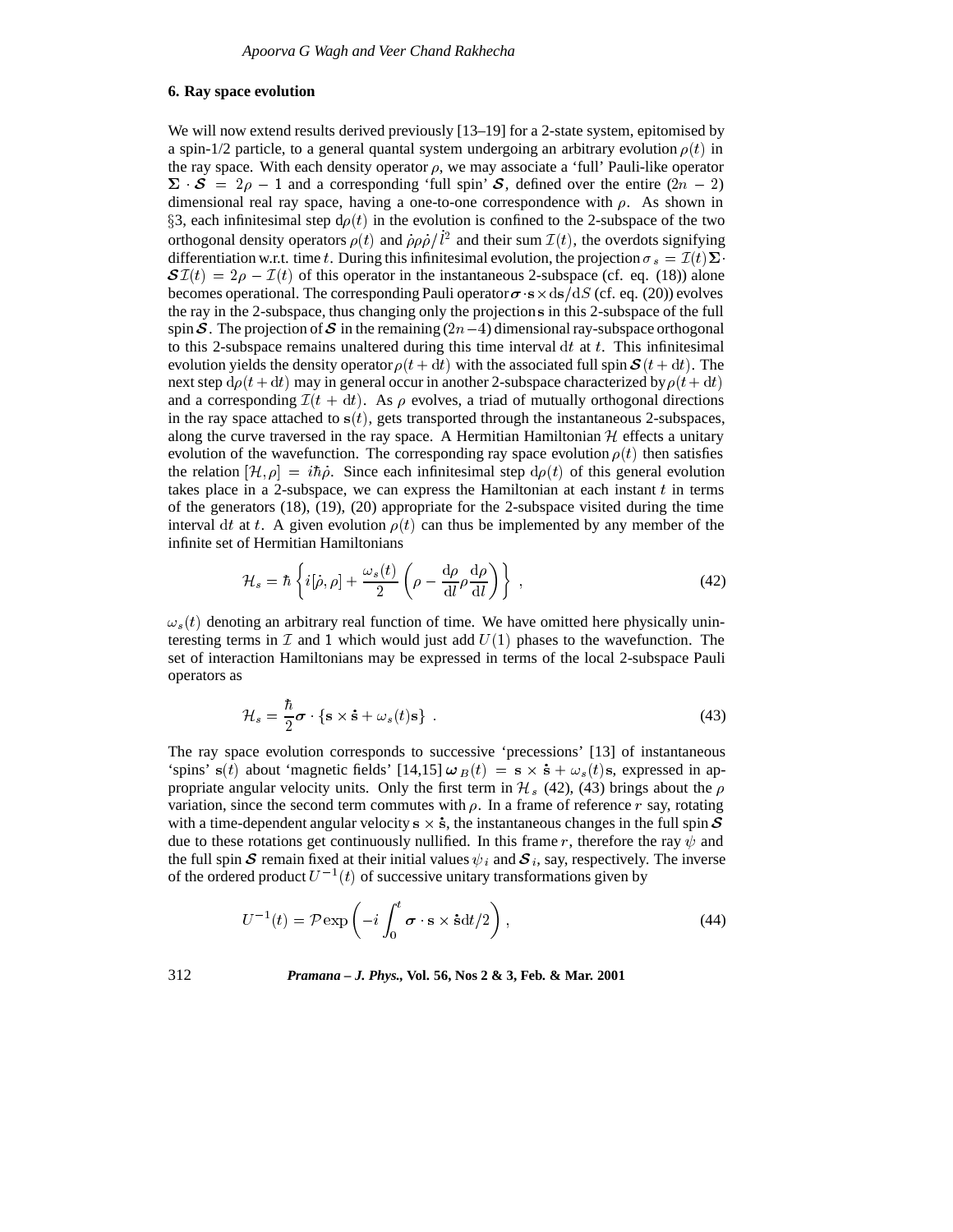yields the wavefunction  $\Psi_r = U(t)\Psi$  in the rotating frame r. The wavefunction  $\Psi_r$  evolves satisfying the Schrödinger equation under the effective Hamiltonian [16]

$$
\mathcal{H}_r = U \mathcal{H}_s U^{-1} + i\hbar \dot{U} U^{-1} = \frac{\hbar}{2} \omega_s(t) \boldsymbol{\sigma} \cdot \mathbf{S}_i , \qquad (45)
$$

for the rotating frame r, corresponding to a 'magnetic field' [16,17] of magnitude  $\omega_s$  directed along the now stationary spin  $\mathcal{S}_i$ . This Hamiltonian effects a rotation  $\int \omega_s(t) dt$  of  $S_i$  about its own direction, implementing the evolution  $\Psi_r(t) = \exp \left\{-\int i \omega_s(t) dt/2\right\} \Psi_i$ . The wavefunction in the lab frame is then derived by making the inverse transformation at time  $t$ , viz.

$$
\Psi(t) = U^{-1}(t)\Psi_r(t) = \exp\left(-\int i\omega_s(t)dt/2\right)\mathcal{P}
$$

$$
\times \exp\left(-i\int_0^t \boldsymbol{\sigma} \cdot \mathbf{s} \times \dot{\mathbf{s}}dt/2\right)\Psi_i.
$$
 (46)

The operations of the two terms in (42), (43) thus stand separated. The first term causes a variation of the ray while the second yields a pure dynamical phase [4,18]

$$
\Phi_D = -\int \langle \mathcal{H}_r \rangle_r \mathrm{d}t/\hbar = -\frac{1}{2} \int \omega_s(t) \mathrm{d}t = -\int \langle \mathcal{H}_s \rangle \mathrm{d}t/\hbar \,. \tag{47}
$$

The second term in the Hamiltonian (42), (43) is thus the exclusive source of the dynamical phase (47) acquired by the wavefunction during the evolution. The first term parallel transports the wavefunction and transports the full spin  $S$  parallel to itself, generating a pure geometric phase as shown in the next section. An evolution wherein the final ray coincides with the initial ray ( $\rho_f = \rho_i$ ,  $S_f = S_i$ ), is said to be cyclic. The angle anholonomy associated with the parallel transport part of a cyclic evolution equals the sum  $\Omega$  of solid angles spanned in the 2-subspaces traversed. The parallel transport operation is hence equivalent to a local spin rotation equal to the angle anholonomy  $\Omega$  about  $\mathcal{S}_i$  (=  $\mathcal{S}_f$ ) for the equivalent spin-1/2 particle, yielding  $\exp(-i\Sigma \cdot S_i \Omega/2) \Psi_i = \exp(-i\Omega/2) \Psi_i$ . The geometric phase, viz. the parallel transport phase anholonomy, therefore is given by  $-\Omega/2$ . Geometric phase acquired in a noncyclic evolution ( $S_f \neq S_i$ ) can similarly be obtained by suitably closing (cf. §9) the open curve between  $\psi_i$  and  $\psi_f$  traced in the ray space.

Experimentally, the first clear separation of geometric and dynamical phases was achieved neutron interferometrically [19]. For spin-polarized neutrons used in this experiment, geometric and dynamical phases arose from a relative rotation and translation respectively between  $\pi$  spin flippers in the two arms of the interferometer. In the neutron polarimetric version [20] of this experiment performed subsequently, agreement of the observed geometric and dynamical phases with theory was improved to about 1%.

Since in a noncyclic evolution, the final ray is distinct from the initial ray, the interference amplitude [2,3,21] is less than unity and varies with the noncyclicity. The interferogram for a noncyclic evolution is hence governed by both the phase and the amplitude. The first observation [22] of noncyclic amplitudes and phases was made in a neutron interference experiment. For neutrons polarized at an angle  $\theta$  to  $\hat{z}$ , the noncyclic evolution comprised a fractional revolution of the spin about a magnetic field  $B\hat{z}$  applied in one arm of the interferometer. The phase and amplitude for the noncyclic evolution were determined from the shift and attenuation respectively of the interference pattern relative to a pattern recorded simultaneously for a cyclic evolution.

*Pramana – J. Phys.,* **Vol. 56, Nos 2 & 3, Feb. & Mar. 2001** 313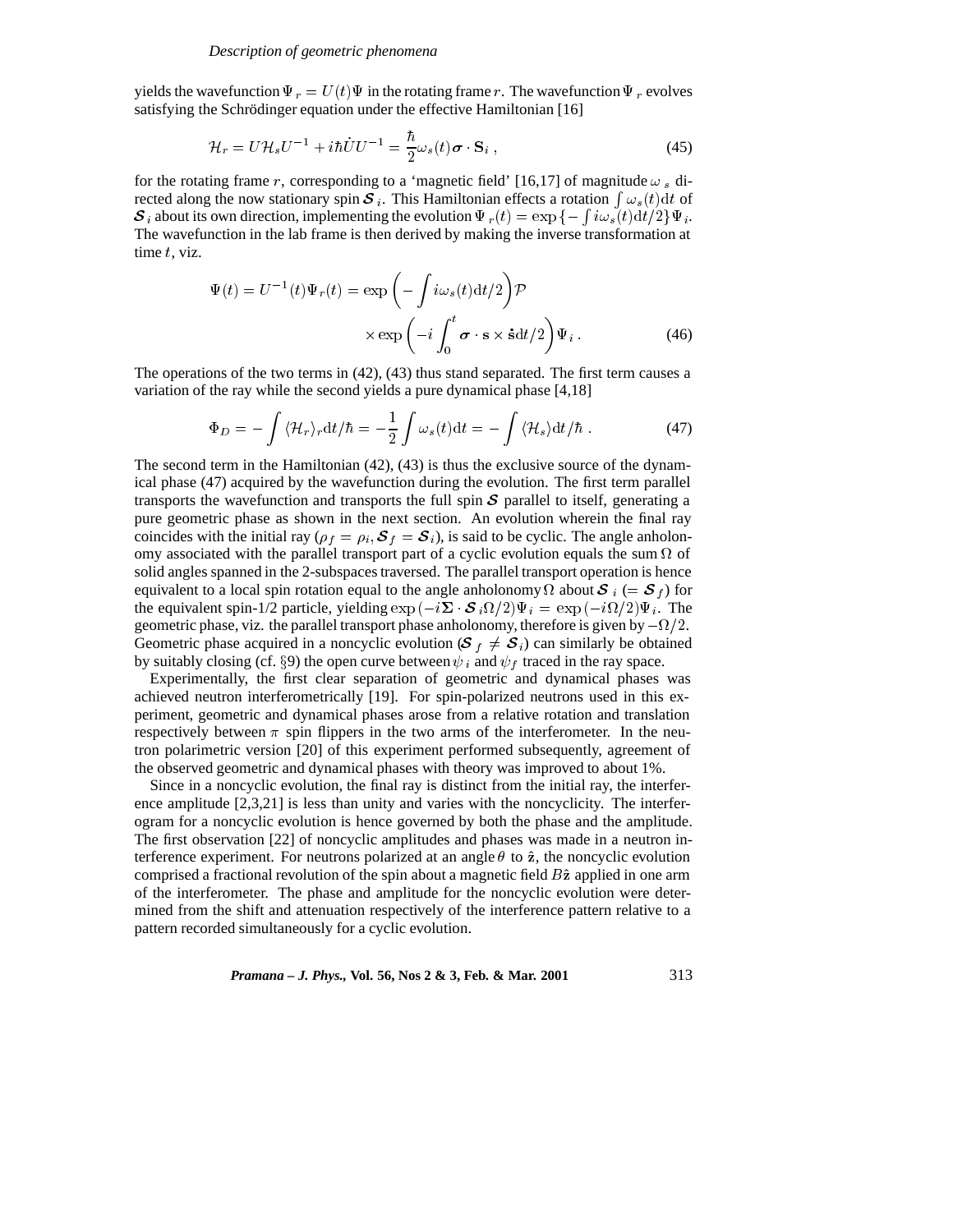# **7. Parallel transport**

Kato [23] introduced the special Hamiltonian

$$
\mathcal{H}_p = i\hbar[\dot{\rho}, \rho] \,,\tag{48}
$$

as a generator of adiabatic evolutions. This Hamiltonian just equals the first term of the general Hamiltonian  $\mathcal{H}_s$  (42), obtained by setting  $\omega_s(t) = 0$ . In terms of the local  $\sigma$ generators, it is expressible as

$$
\mathcal{H}_p = \frac{\hbar}{2} \frac{\mathrm{d}S}{\mathrm{d}t} \boldsymbol{\sigma} \cdot \mathbf{s} \times \frac{\mathrm{d}\mathbf{s}}{\mathrm{d}S} \,,\tag{49}
$$

Each infinitesimal step  $\exp(-i\mathcal{H}_p dt/\hbar)$  in the evolution under this Hamiltonian rotates s by dS about the direction  $s \times ds/dS$ , transverse to s. A triad in the ray space attached to <sup>s</sup> hence propagates without ever twisting about the local normals <sup>s</sup>, i.e. gets transported parallel to itself. The infinitesimal evolution takes the wavefunction  $\Psi(t)$  to

$$
\Psi(t + dt) = \exp(-i\mathcal{H}_p dt/\hbar)\Psi(t) = \exp(-i\sigma \cdot \mathbf{s} \times ds/2)\Psi(t)
$$

$$
= \left(\cos\left(\frac{dS}{2}\right)\mathcal{I} + \sin\left(\frac{dS}{2}\right)\sigma \cdot \frac{ds}{dS} \sigma_s\right)\Psi(t)
$$

$$
= \cos\left(\frac{dI}{2}\right)\Psi(t) + \sin\left(\frac{dI}{2}\right)\overline{\Psi}(t) , \tag{50}
$$

which is in phase with  $\Psi(t)$  in accordance with the Pancharatnam connection [2,3,5–7,21], since the inner product  $\Psi^{\dagger}(t)\Psi(t + dt) = \cos{(dt)}$  is real positive [cf. (50)]. Here the normalized wavefunction  $\overline{\Psi}(t) = (d\rho/dl)\Psi(t)$  is orthogonal to  $\Psi$  (cf. eqs (16), (19)). Such an evolution, wherein wavefunctions  $\Psi(t)$  and  $\Psi(t + dt)$  before and after each infinitesimal duration dt are in phase, is said to parallel transport  $[6,24]$  the wavefunction. For any given ray space variation  $\rho(t)$  therefore, the wavefunction  $\Psi$  can be parallel transported by choosing the Hermitian Hamiltonian  $\mathcal{H}_p$  (48). When the direction s  $\times$  ds/dS is time dependent, the parallel transport is nontrivial. The triad  $s \times ds/dS - s - ds/dS$  attached to the 'field' s  $\times$  s then rotates with the instantaneous angular velocity [14,16],

$$
\omega_a(t) = \mathbf{s} \times \dot{\mathbf{s}} - \left| \frac{d}{dt} (\mathbf{s} \times \mathrm{ds/d}S) \right| \mathbf{s} , \qquad (51)
$$

viz. the difference between two mutually perpendicular vectors of magnitudes  $|s \times \dot{s}| = |\dot{s}|$ and  $\left|d(s \times ds/dS)/dt\right|$ . The magnitude

$$
\omega_a(t) = \sqrt{|\dot{\mathbf{s}}|^2 + \left|\frac{\mathrm{d}}{\mathrm{d}t}(\mathbf{s} \times \mathrm{d}\mathbf{s}/\mathrm{d}S)\right|^2},\tag{52}
$$

of this angular velocity can never be less than the magnitude  $|s \times \dot{s}| = |\dot{s}|$  of the precession rate for the spin s. The direction s  $\times$  ds/dS specifying the Hamiltonian  $\mathcal{H}_p$  thus must change at least as fast as <sup>s</sup>, which characterises the ray. A nontrivial parallel transport evolution is therefore *necessarily nonadiabatic* [16].

The dynamical phase  $-\int \langle \mathcal{H}_p \rangle dt / \hbar$  f  $\int \langle \mathcal{H}_p \rangle dt / \hbar$  for the parallel transported wavefunction vanishes identically, since  $\langle \mathcal{H}_p \rangle \equiv 0$ . In the Hamiltonian  $\mathcal{H}_p$ , an initial wavefunction  $\Psi_i$  undergoes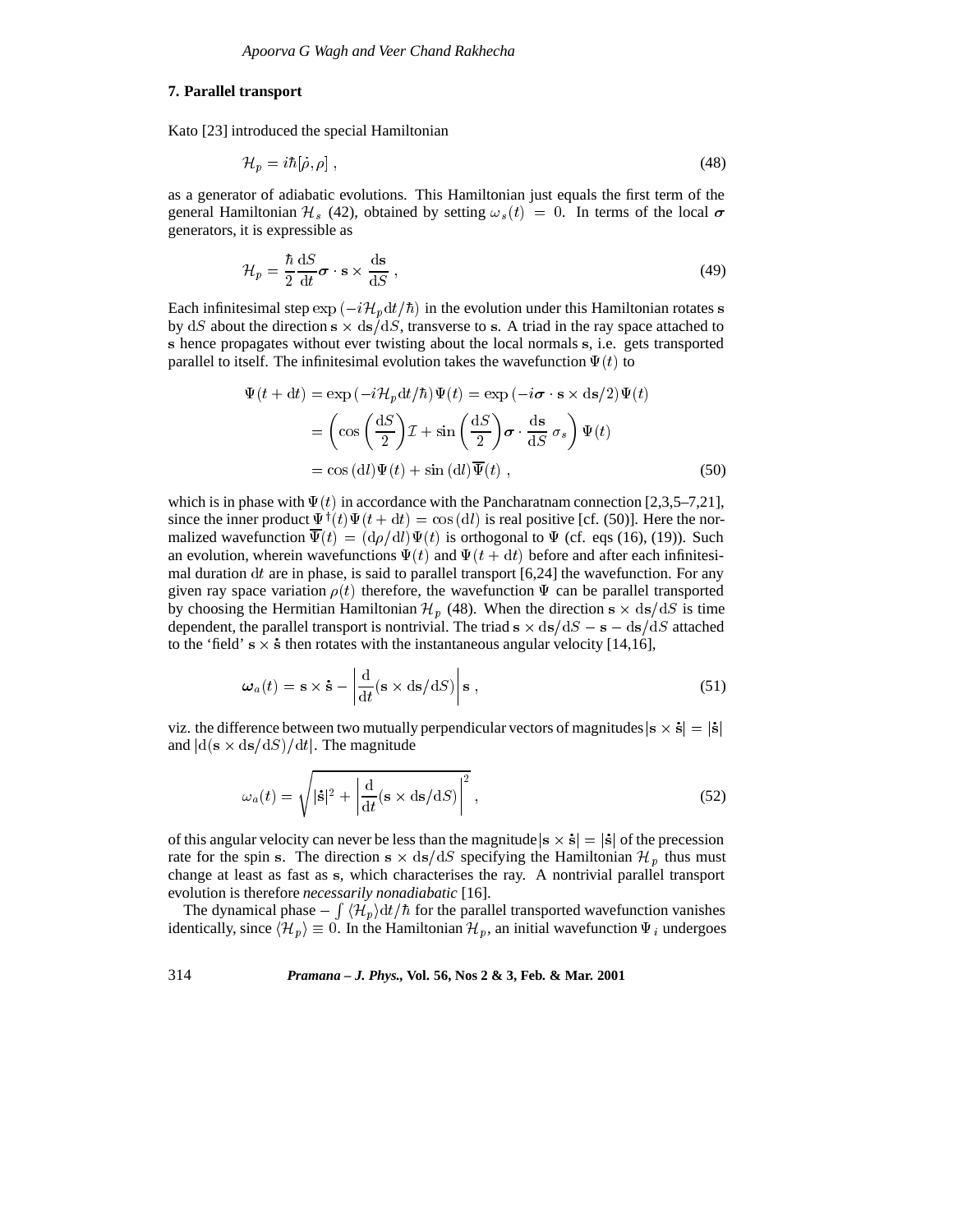an ordered evolution  $P \exp(-i \int \mathcal{H}_p dt/\hbar)$  to reach  $\Psi_f = P \exp(-i \int \boldsymbol{\sigma} \cdot \mathbf{s} \times d\mathbf{s}/2)\Psi_i$ , acquiring a phase [2,3,7]

$$
\Phi_G = \arg \Psi_i^{\dagger} \Psi_f = \arg \text{Tr} \mathcal{P} \exp \left( -i \int \boldsymbol{\sigma} \cdot \mathbf{s} \times d\mathbf{s}/2 \right) \rho_i
$$

$$
= \arg \text{Tr} \mathcal{P} \exp \left( \int \left[ d\rho, \rho \right] \right) \rho_i , \qquad (53)
$$

which depends only on the geometry of the curve traced in the ray space. The phase anholonomy of a parallel transport evolution therefore is the geometric phase  $\Phi_G$ . For a given ray space evolution  $\rho(t)$ , the geometric phase is independent of the actual Hamiltonian, i.e. of  $\omega_s(t)$ , selected from the infinite set  $\mathcal{H}_s$  (42), (43), to implement the evolution.

In a general evolution effected by a Hamiltonian  $\mathcal{H}_s$  (42), the parallel transport component  $\mathcal{H}_p$  (48), viz. the first term in (42) corresponding to the component of the 'magnetic field' perpendicular to the instantaneous spin direction, alone evolves the spin and hence the ray, producing a concomitant pure geometric phase. The geometric phase is independent of the second term of  $\mathcal{H}_s$  (42), (43), representing the component of the magnetic field along the spin  $s(t)$  which only makes the spin precess about its own direction, thus yielding the dynamical phase. The dynamical phase so generated by the non-parallel transport component of the evolution, is hence integrable and Hamiltonian-dependent, unlike the geometric phase.

## **8. Geodesics**

The equation of a curve in the ray space can be expressed as  $\rho = \rho(S)$ , by specifying the density operator as a function of the curve length <sup>S</sup> measured from a fixed point on the curve. We consider a curve along which

$$
\left[\rho, \frac{\mathrm{d}^2 \rho}{\mathrm{d} S^2}\right] = 0\,,\tag{54}
$$

which on integration implies that the commutator

$$
i\left[\frac{\mathrm{d}\rho}{\mathrm{d}l},\rho\right]=\mathcal{K}\,,\tag{55}
$$

say, remains invariant. Such a curve is a geodesic. In the Pauli operator representation,

$$
i\left(\boldsymbol{\sigma}\cdot\frac{\mathrm{d}\mathbf{s}}{\mathrm{d}S}\right)(\boldsymbol{\sigma}\cdot\mathbf{s})=\boldsymbol{\sigma}\cdot\mathbf{s}\times\frac{\mathrm{d}\mathbf{s}}{\mathrm{d}S}=\sigma_c\Rightarrow\mathbf{s}\times\frac{\mathrm{d}\mathbf{s}}{\mathrm{d}S}=\mathbf{c}\,,\tag{56}
$$

i.e. the unit vector c denoting the direction normal to both s and  $ds/dS$  remains a constant all along a geodesic. A parallel transport evolution along this geodesic implemented by the Hamiltonian  $\mathcal{H}_p = \hbar l \mathcal{K}$  (cf. eqs (48), (49)) takes an initial wavefunction  $\Psi_i$  to

$$
\Psi_f = \cos\left(\frac{S}{2}\right)\Psi_i + \sin\left(\frac{S}{2}\right)\overline{\Psi}_i.
$$
\n(57)

*Pramana – J. Phys.,* **Vol. 56, Nos 2 & 3, Feb. & Mar. 2001** 315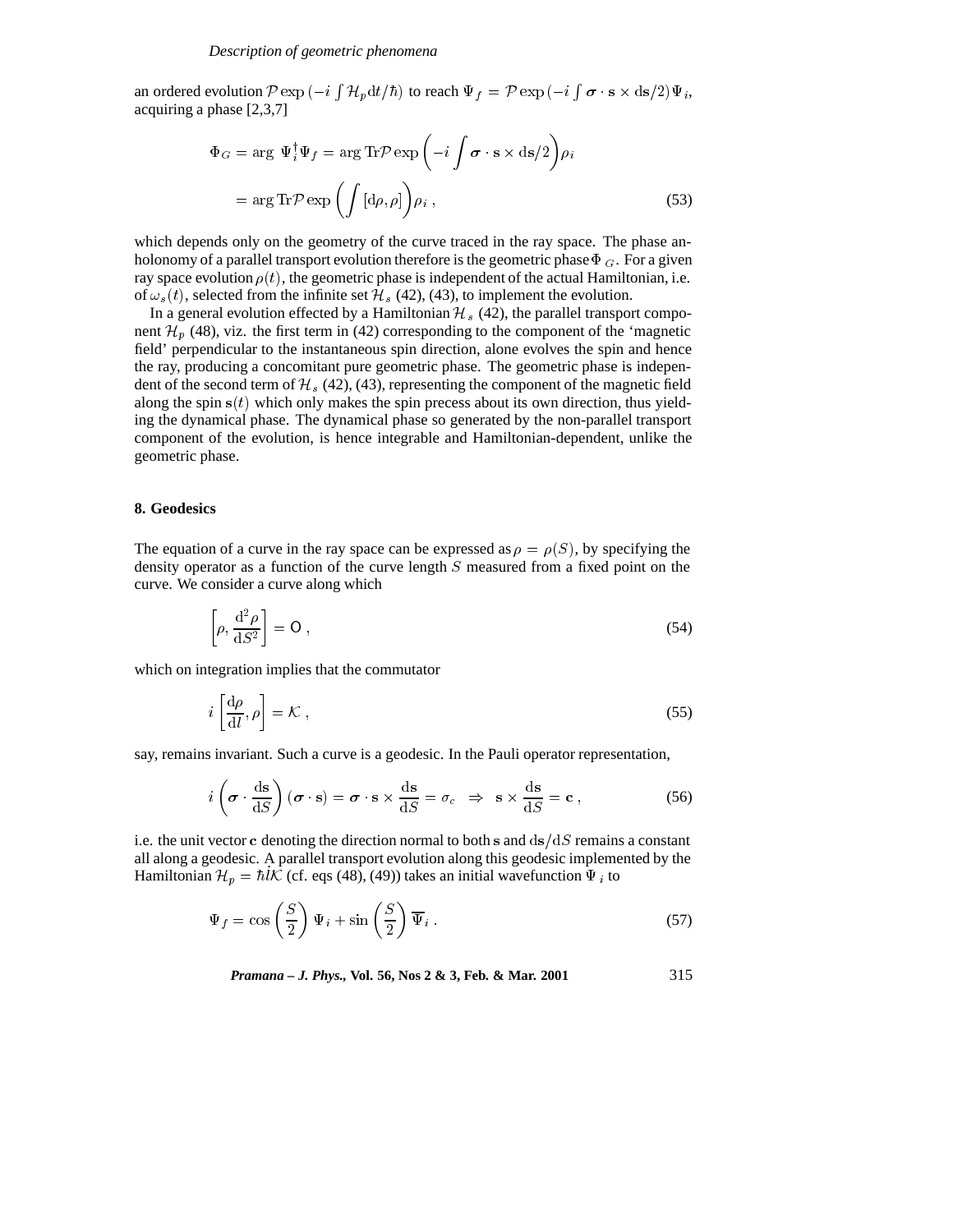## *Apoorva G Wagh and Veer Chand Rakhecha*

Here the ray  $\psi_i$  orthogonal to the initial ray is separated from it by  $S = \pi$  along the geodesic. The final wavefunction  $\Psi_f$  is in phase [2,3,7] with  $\Psi_i$  for traversed curve lengths  $S < \pi$ . The final ray  $\psi_f$  also remains constrained to the 2-subspace of the pair of orthogonal rays  $\psi_i$  and  $\overline{\psi}_i$ . Since a parallel transport evolution produces a pure geometric phase (cf.  $\S$ 7), geometric phase vanishes identically [5,6] along a geodesic (55) less than  $\pi$  in length.

A differentiation of the operator  $\sigma_s = \rho - (d\rho/dl)\rho(d\rho/dl)$  (cf. eqs (18), (19)) along a geodesic, viz.

$$
\frac{\mathrm{d}\left[\rho - \frac{\mathrm{d}\rho}{\mathrm{d}l}\rho\frac{\mathrm{d}\rho}{\mathrm{d}l}\right]}{\mathrm{d}S} = 2\frac{\mathrm{d}\rho}{\mathrm{d}S} = \frac{\mathrm{d}\rho}{\mathrm{d}l} = -i\mathcal{K}\left[\rho - \frac{\mathrm{d}\rho}{\mathrm{d}l}\rho\frac{\mathrm{d}\rho}{\mathrm{d}l}\right] = i\left[\rho - \frac{\mathrm{d}\rho}{\mathrm{d}l}\rho\frac{\mathrm{d}\rho}{\mathrm{d}l}\right]\mathcal{K}\,,\tag{58}
$$

i.e.

$$
\frac{\mathrm{d}\sigma_s}{\mathrm{d}S} = -i \left( \boldsymbol{\sigma} \cdot \mathbf{s} \times \frac{\mathrm{d}\mathbf{s}}{\mathrm{d}S} \right) (\sigma_s) = -i \mathcal{K} \sigma_s = i \sigma_s \mathcal{K} , \qquad (59)
$$

is obtained by just pre-multiplying it with the invariant operator  $-i\mathcal{K}$  or postmultiplying with its Hermitian conjugate. Applying this result repeatedly, we get

$$
\frac{\mathrm{d}^N \sigma_s}{\mathrm{d} S^N} = (-i\mathcal{K})^N \sigma_s \,,\tag{60}
$$

for any positive integer N. The special case  $N = 2$  yields the second derivative

$$
\frac{\mathrm{d}^2 \sigma_s}{\mathrm{d} S^2} = -\sigma_s \Rightarrow \frac{\mathrm{d}^2 \mathbf{s}}{\mathrm{d} S^2} = -\mathbf{s} \,,\tag{61}
$$

which brings about a mere change of sign in  $\sigma_s$  (and s). A geodesic therefore represents an arc of a great circle for the spin <sup>s</sup> on the 2-sphere subspace of orthogonal density operators  $\rho$  and  $(d\rho/dl)\rho(d\rho/dl)$ . A geodesic between two rays  $\psi_1$  and  $\psi_2$  is hence the shortest possible curve joining them and lies wholly in their 2-subspace, its invariant  $K$  being the operator  $\sigma_{\perp}$  (cf. eq. (12)) defined in terms of the commutator between  $\rho_1$  and  $\rho_2$ .

We have defined a geodesic here as the curve along which the density operator commutes identically with its second derivative. Conventionally, a geodesic is defined as the shortest curve between any two rays through which it passes. We observe that the two definitions of a geodesic are equivalent.

#### **9. Geometric phase**

Geometric phase is the phase acquired by a parallel transported wavefunction and depends only on the ray space geometry. The basic building block of geometric phase is the Pancharatnam 3-vertex phase [2,3,7] associated with the triangle formed by shorter geodesics between mutually nonorthogonal rays  $\psi_0$ ,  $\psi_1$  and  $\psi_2$ , say. The wavefunction  $\Psi_0$  subjected to two successive phase-preserving projections, i.e. filtering measurements, along rays  $\psi_1$ and  $\psi_2$  picks the 3-vertex geometric phase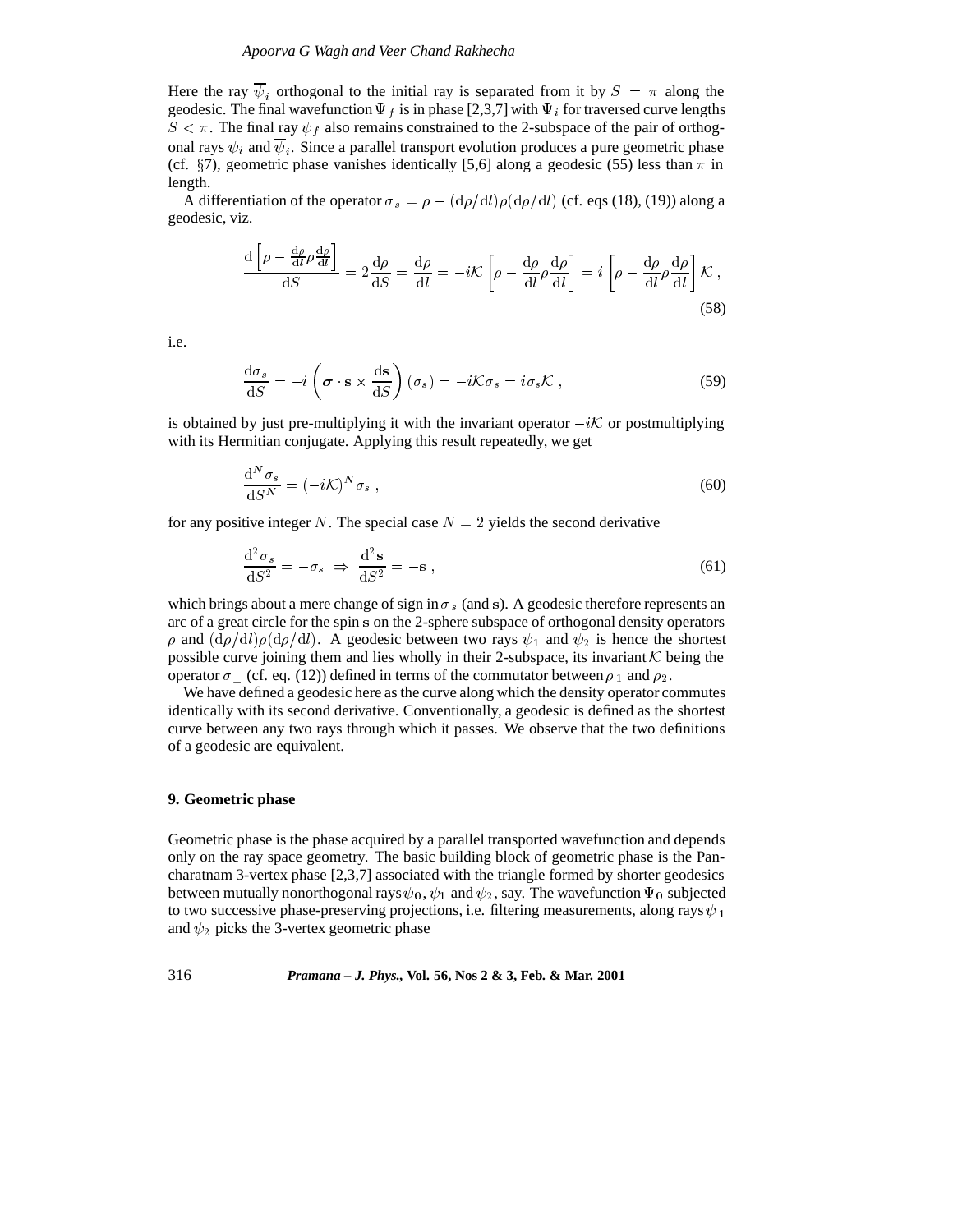*Description of geometric phenomena*

$$
\Phi_G^{\Delta} = \arg \text{Tr} \rho_0 \rho_2 \rho_1 = \arg \text{Tr} \rho_0 \mathcal{I} \rho_2 \rho_1 \mathcal{I}
$$
  
= 
$$
\arg \text{Tr} \mathcal{I} \rho_0 \mathcal{I} \rho_2 \rho_1 = \arg \text{Tr} \rho_0 \rho_2 \rho_1 .
$$
 (62)

Here *I* is the unity operator (5) for the 2-subspace of  $\rho_1$  and  $\rho_2$ . The density operator  $\rho_{0p} =$  $\mathcal{I} \rho_0 \mathcal{I} / {\rm Tr} \rho_0 \mathcal{I}$  represents the normalized ray  $\psi_{0p} = \mathcal{I} \psi_0 / \sqrt{{\rm Tr} \rho_0 \mathcal{I}}$  along the projection  $\mathcal{I} \psi_0$ of  $\psi_0$  in the 2-subspace of  $\psi_1$  and  $\psi_2$ . Using eq. (18), we may express the triangle phase (62) as

$$
\tan \Phi_G^{\Delta} = -\frac{\mathbf{s}_{0p} \cdot \mathbf{s}_1 \times \mathbf{s}_2}{1 + \mathbf{s}_{0p} \cdot \mathbf{s}_1 + \mathbf{s}_1 \cdot \mathbf{s}_2 + \mathbf{s}_2 \cdot \mathbf{s}_{0p}} \Rightarrow \Phi_G^{\Delta} = -\frac{\Omega_p^{\Delta}}{2} \,. \tag{63}
$$

The 3-vertex geometric phase thus equals minus half the solid angle subtended by the spherical triangle formed by the shorter geodesics between  $\psi_{0p}$ ,  $\psi_1$  and  $\psi_2$ , i.e. by the shorter great circle arcs joining the tips of the unit spin vectors  $s_{0p}$ ,  $s_1$  and  $s_2$ , at the centre of the 2-sphere ray subspace. The Pancharatnam triangle phase  $\Phi_G^{\Delta}$  hence depends solely on the ray space geometry. It vanishes if and only if the triangle encloses null area, i.e. if the rays  $\psi_{0p}$ ,  $\psi_1$  and  $\psi_2$  lie on a single geodesic of length S less than  $\pi$ .

The triangle phase (62) can be expressed as

$$
\sin \Phi_G^{\Delta} = -\sqrt{\frac{(1 - \text{Tr}\rho_{0p}\rho_1)(1 - \text{Tr}\rho_{0p}\rho_2)}{\text{Tr}\rho_1 \rho_2}} \sin \phi = -\frac{\Delta l_{p1} \Delta l_{p2}}{\sqrt{1 - \Delta l_{12}^2}} \sin \phi ,
$$
\n(64)

(cf. eq. (3)) in terms of the angle  $\phi$  between the shorter geodesics joining  $\psi_{0p}$  to  $\psi_2$  and  $\psi_1$  and of the semidistances between the three pairs of these rays. In the limit  $\psi_1$  tending to the ray  $\psi_{0p}$  orthogonal to  $\psi_{0p}$ , the triangle tends to an 'orange' slice between the two geodesics of length  $\pi$  each, joining  $\psi_{0p}$  and  $\psi_{0p}$ . The phase  $\Phi_G^{\Delta}$  then tends to the angle  $\phi$ . This is the phase jump encountered in a general evolution in passing a ray orthogonal to the reference ray  $\psi_0$ , discussed previously [6,7,14] and observed in interference [19,22] experiments.

If  $\psi_1$  and  $\psi_2$  are separated infinitesimally,  $\rho_1 = \rho$  and  $\rho_2 = \rho + d\rho$ , i.e. the spins  $s_1 = s$ and  $s_2 = s + ds$ , the triangle phase becomes

$$
\mathrm{d}\Phi_G^{\Delta} = -\frac{\mathrm{d}\Omega_p^{\Delta}}{2} = \frac{i \operatorname{Tr}\rho_{0p}[\rho, \mathrm{d}\rho]}{2 \operatorname{Tr}\rho_{0p}\rho} = -(1 - \operatorname{Tr}\rho_{0p}\rho)\mathrm{d}\phi = -\Delta l_p^2 \mathrm{d}\phi \;, \tag{65}
$$

where  $\Delta l_p$  denotes the semidistance between  $\psi_{0p}$  and  $\psi$ , i.e. half the length of the chord joining the tips of unit spin vectors  $s_{0p}$  and s.

The geometric phase  $\Phi_G(\mathcal{C})$  acquired in any general evolution from  $\psi_i$  to  $\psi_f$  along a curve  $\mathcal C$  can be obtained [6] by integrating the phases (65) associated with contiguous infinitesimal triangles having a common vertex  $\psi_0$  and bases formed by infinitesimal segments of the curve  $C$ . Such an integral

$$
\Phi_G(\mathcal{C}, \rho_0) = \int_{\rho_i}^{\rho_f} d\Phi_G^{\Delta} = -\int_{\rho_i}^{\rho_f} \frac{d\Omega_p^{\Delta}}{2}
$$
  
= 
$$
-\int_{\rho_i}^{\rho_f} (1 - \text{Tr}\rho_{0p}\rho) d\phi = \Phi_G(\mathcal{C}) + \Phi_G^{\Delta}(\rho_0, \rho_i, \rho_f),
$$
 (66)

*Pramana – J. Phys.,* **Vol. 56, Nos 2 & 3, Feb. & Mar. 2001** 317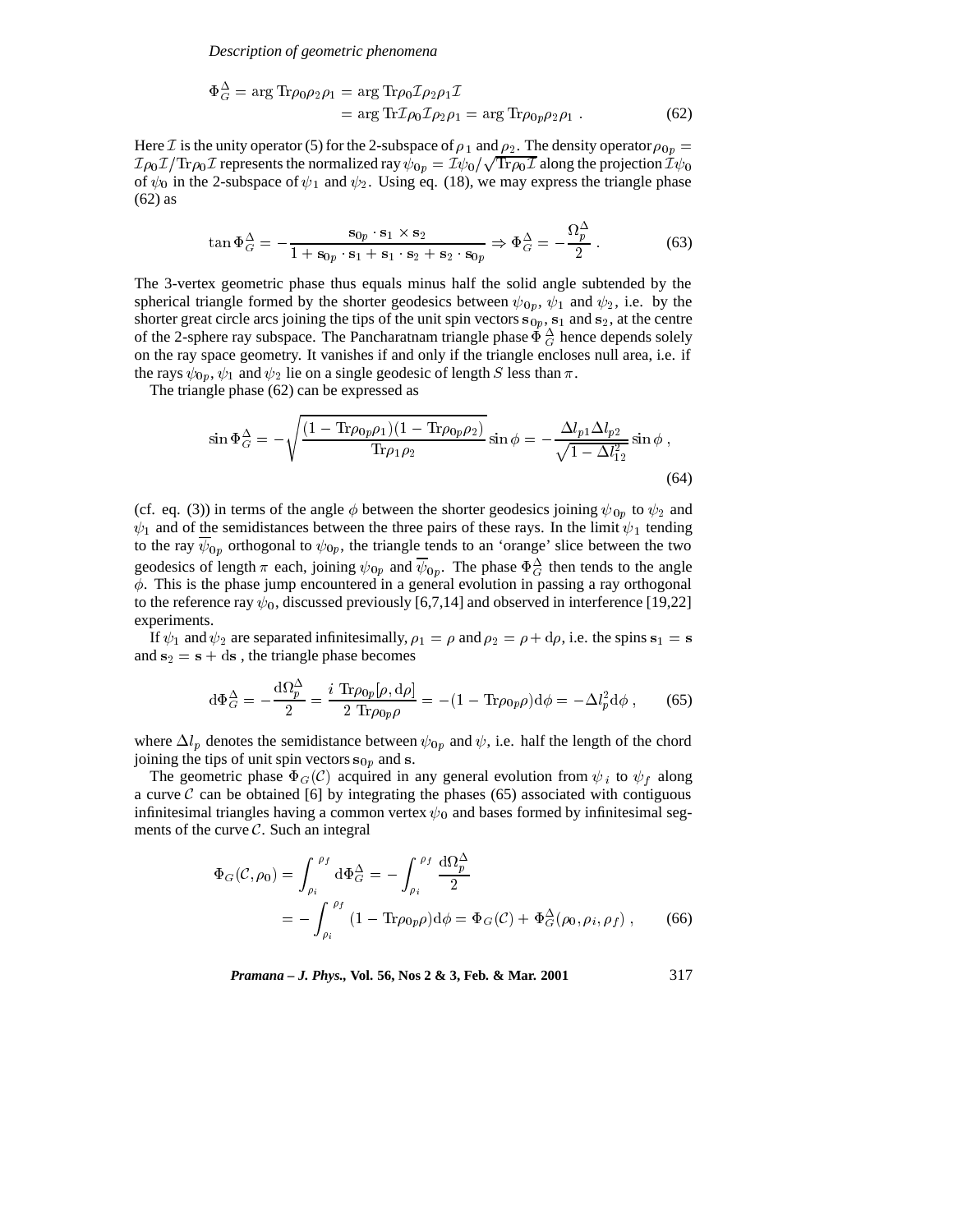## *Apoorva G Wagh and Veer Chand Rakhecha*

equals the sum [2,6] of the actual geometric phase acquired and the 3-vertex phase for the triangle  $\psi_0 \to \psi_i \to \psi_f$ . For a cyclic evolution, (C closed, i.e.  $\rho_i = \rho_f$ ), the integral (66) yields the correct  $\Phi_G(\mathcal{C})$  irrespective of the reference  $\rho_0$  chosen, since the additional 3-vertex phase vanishes identically (cf. eq. (62)). A change of  $\rho_0$  corresponds to a gauge transformation [6,14] of the ray  $\psi$ . The gauge freedom is therefore complete for a cyclic evolution. If C is open, however, the reference ray  $\psi_0$  has to be selected so that the additional 3-vertex phase vanishes, i.e.  $\psi_{0p}$ ,  $\psi_i$  and  $\psi_f$  lie on a single geodesic shorter than  $\pi$ . Here  $\psi_{0p}$  stands for the normalized projection of  $\psi_0$  in the 2-subspace of  $\psi_i$  and  $\psi_f$ . The gauge freedom thus gets restricted for a noncyclic evolution.

Using a Stokes-like theorem, we may convert the line integral (66) into the integral [6,25]

$$
\Phi_G(\mathcal{C}) = i \int_S \text{Tr} \rho \, d\rho \wedge d\rho = - \int_S \frac{d\Omega_p}{2} \,, \tag{67}
$$

of the curvature 2-form over the surface S enclosed by the curve  $C$ , closed if necessary by joining its ends with the shorter geodesic. Since  $d\rho = \sigma \cdot ds/2 = \sigma \cdot (d\theta \theta + \sin \theta d\phi \phi)/2$ (cf. eqs (18),(19)) in terms of the orthogonal triad  $s - \theta - \phi$  in the local 2-subspace [5],  $\text{Tr}\rho \text{d}\rho \wedge \text{d}\rho = i \sin \theta \text{d}\theta \text{d}\phi/2 = i \text{d}\Omega_p/2$ . The phase (67) is therefore just minus half the integral of the 2-subspace solid angles over the surface <sup>S</sup> in the ray space.

## **10. Conclusions**

Two nonorthogonal density operators of a quantal system characterise a complete set of SU(2) generators (5), (7), (11), (12) for their 2-sphere ray-subspace. A quantum search algorithm harnessing these generators can retrieve a desired ray from an  $n$ -array with a *single* query (38), (41). Each infinitesimal displacement in the ray space takes place in the 2-subspace of orthogonal density operators  $\rho$  and  $(d\rho/dl)\rho(d\rho/dl)$  (cf. eqs (15), (17)). It can therefore be treated as a 'spin' precession for the equivalent spin-1/2 particle in an effective magnetic field. Any general ray-space evolution comprises such successive 'spin' precessions in the local 2-subspaces. A Hamiltonian (48), (49) parallel transporting the 'spin' through successive 2-subspaces produces a pure geometric phase. Dynamical phase is the phase acquired in a rotating frame of reference  $r$  in which the 'spin' becomes stationary (cf. eqs (44), (45)), latched to the fixed direction of the effective magnetic field. A geodesic (cf. eqs (54), (55), (58), (61)) is an arc of a great circle on a 2-sphere ray subspace. An identically null geometric phase is obtained along a geodesic of length less than  $\pi$ . In any general ray-space evolution, the geometric phase (66), (67) equals minus half the integral of projected solid angles in the local 2-subspaces, evaluated with a proper choice of the reference ray.

## **References**

- [1] M V Berry, *Proc. R. Soc. London* **A392**, 45 (1984)
- [2] S Pancharatnam, *Proc. Indian Acad. Sci.* **A44**, 247 (1956)
- [3] M V Berry, *J. Mod. Opt.* **34**, 1401 (1987)
- [4] Y Aharonov and J Anandan, *Phys. Rev. Lett.* **58**, 1593 (1987)